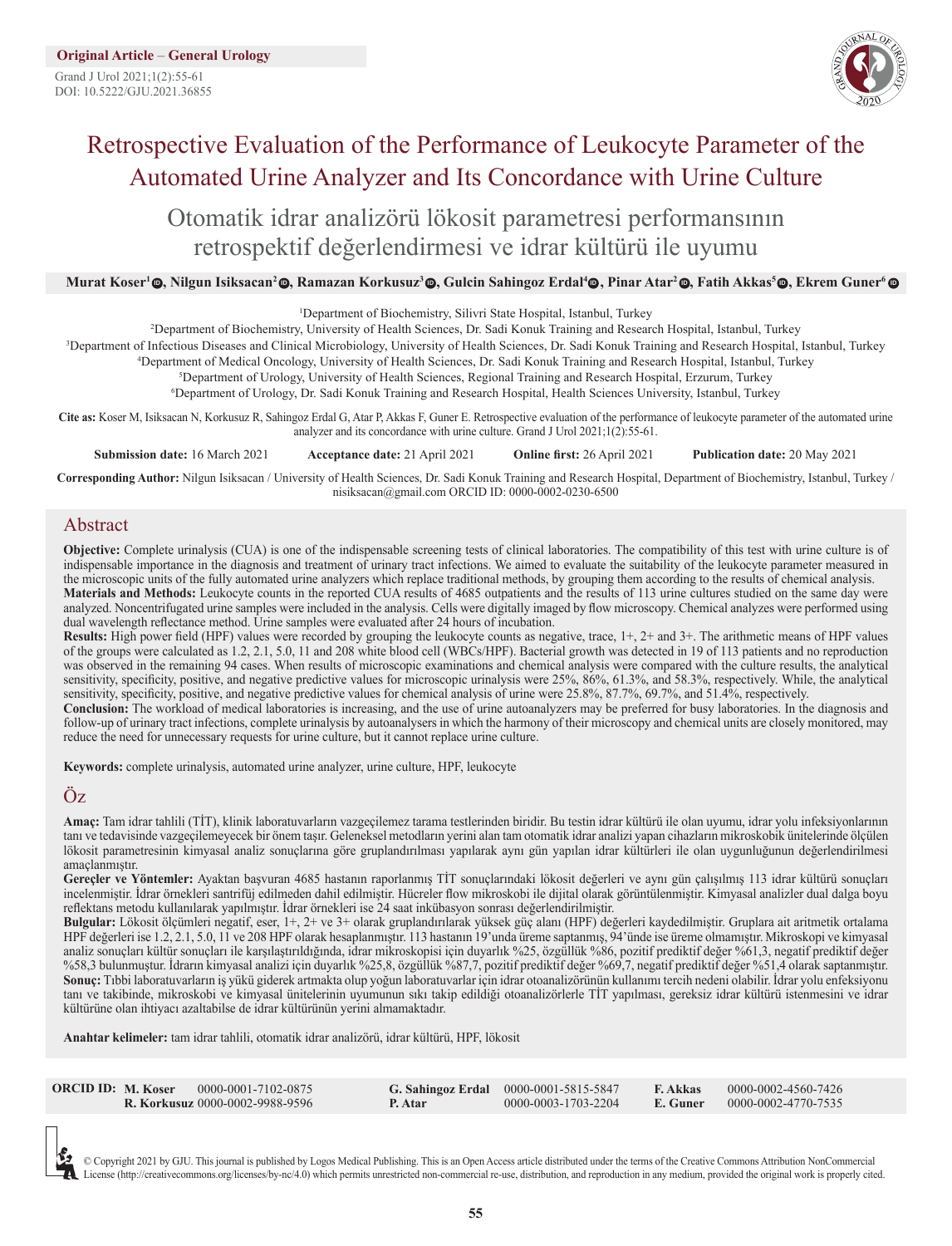#### **Introduction**

Urinary tract infection (UTI) is one of the most common infections. Most women experience UTI at least once in their lifetime [1]. The most common microorganisms are gram- negative enteric bacteria. Most prevalently Escherichia coli is grown in urine cultures. Bacterial growth due to contamination in urine culture is seen at a rate of 29-32% which is one of the problems that complicate clinical evaluation [2,3].

Complete urinalysis (CUA) is one of the fast, reliable, easy, cheap and sensitive screening tests of clinical laboratories. The compatibility of this test with urine culture is very important in both children and adults. CUA is used often especially in the diagnosis of urinary tract infections, selection of treatment and monitoring recovery. CUA also helps in the differential diagnosis of diseases and it is necessary to be able to initiate treatment as early as possible [4].

Today, as a result of the increasing workload and technological developments, traditional methods are replaced by fully automated urine analyzers. In this study, we aimed to group the leukocyte parameter measured in microscopic units of fully automated urine analyzers according to the results of chemical analysis and to evaluate its compatibility with urine cultures performed on the same day.

## **Materials and Methods**

Local ethics committee approval was obtained prior to study (approval number: 2019/506). Outpatients who were admitted to our hospital whose urinalyses were requested from different polyclinics with different pre-diagnoses between November 2010 and February 2011 were included in the study.

Results of 113 urine cultures, and 4685 leukocyte counts performed using an automated urine analyzer on the same day were retrospectively analyzed and evaluated. Noncentrifuged urine samples were included in the analyses. Cells were digitally imaged by flow microscopy method. Chemical analyzes were made using the dual wavelength reflectance method. (IRIS IQ200, Beckman Coulter, USA).

High Power Field (HPF) is the microscopy reference unit of the region under the maximum magnification power of the lens used, and the leukocytes in the microscopy unit of the autoanalyzer were measured in HPF (the area under the maximum magnification power of the lens used, generally expressed as 400x magnification) unit.

Microscopic leukocyte values of the groups defined as negative, trace,  $1+$ ,  $2+$  and  $3+$ , respectively, according to the leukocyte results in chemical analysis were recorded as HPF units. HPF values were plotted under chemical grouping. The arithmetic means of the leucocyte counts of each group were calculated respectively. The areas of the patients under the graphics were accepted as 100% in total. Charts were divided into percentiles. Percentiles were selected among the percentiles used in standard deviation and cut-off values were determined. Then, the ratio to fit the percentiles was multiplied by the total number of patients in that group, and the number of patients in that percentile was found. All HPF values were listed in each chemical group from minimum to maximum. The number of patients with the same HPF values was plotted against that HPF value. HPF values were matched so as to reach the total number of patients entering the percentile. Thus, the minimum and maximum HPF values of the patients were found. Percentages of 2.5% and 97.5% were used for minimum and maximum values.

Urine samples collected for culture were inoculated onto chromogenic medium with a 10 ul loop, and evaluated after a 24hour incubation at 37◦C.

## Statistical analysis

NCSS (Number Cruncher Statistical System) 2007 Statistical Software (Utah, USA) program was used for statistical analysis. Mann-Whitney U test was used for intergroup comparisons of quantitative variables that did not show normal distribution, Spearman correlation analysis was used to evaluate the relationships between quantitative variables. Statistical significance was accepted as  $p<0.05$ .

#### **Results**

Most frequently, obstetric outpatient clinic requested complete urinalysis (24%), followed by outpatient clinics of internal diseases and pediatrics **(Table 1)**. In chemical analysis, leukocyte measurements were grouped as negative, trace, 1+, 2+ and 3+, and their respective HPF values were recorded **(Table 2)**. HPF values were plotted under chemical grouping **(Figure 1a,b,c,d,e)**.



**Figure 1.** Distribution of leukocyte microscopy values in chemical analysis groups

a) Negative, b) Trace, c) Positive  $(+)$ , d)  $++$ , e)  $+++$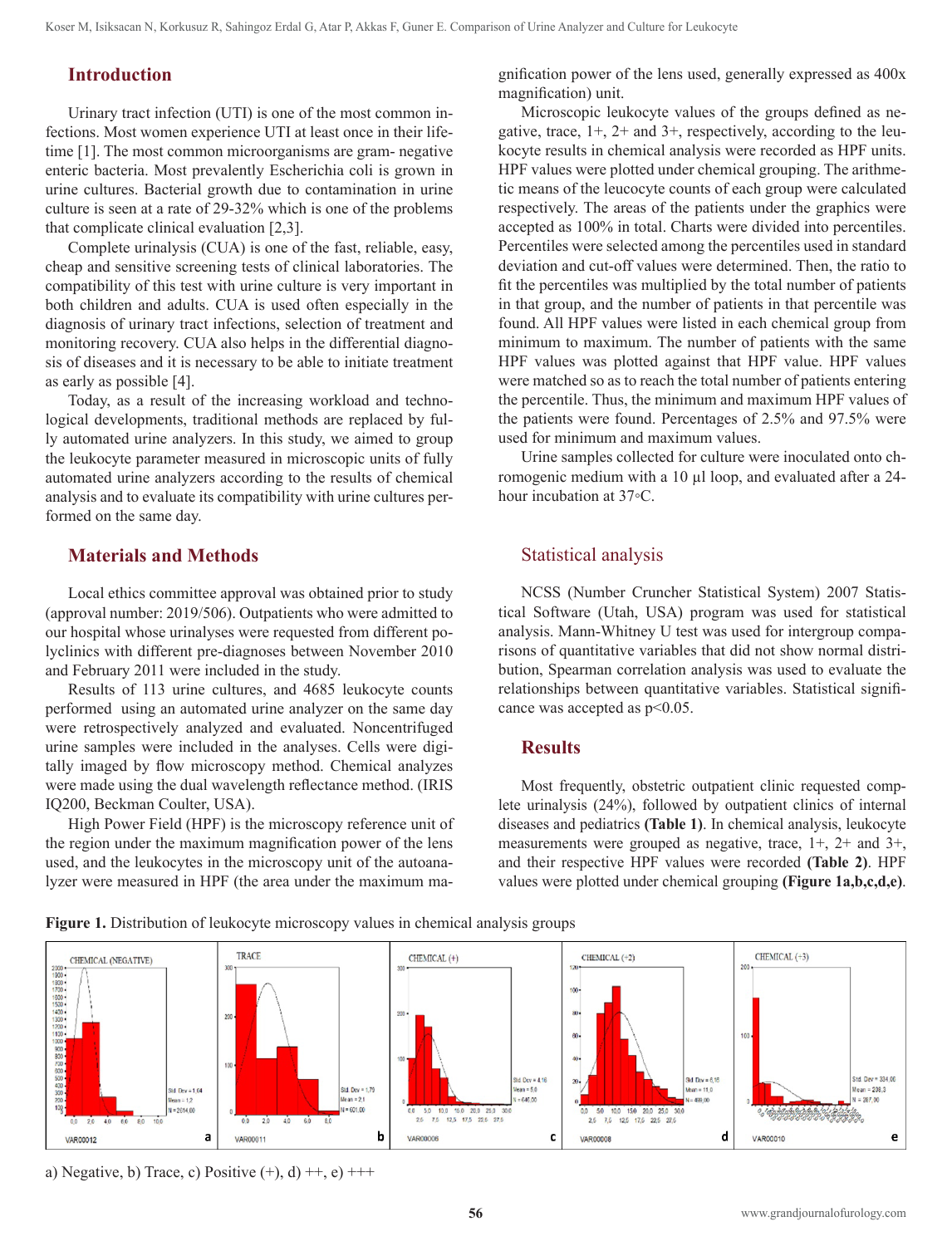| <b>UNITS</b>               | $\frac{0}{0}$ |
|----------------------------|---------------|
| Gynecology                 | 24            |
| <b>Internal Diseases</b>   | 22            |
| Pediatry                   | 19.2          |
| Urology                    | 13.6          |
| General surgery            | 6.6           |
| *Others                    | 6.4           |
| <b>Infectious Diseases</b> | 6.1           |
| <b>Emergency Medicine</b>  | 2.1           |

**Table 1.** Distribution of requests for complete urinalysis among polyclinics

\*Dermatology, dentistry, physical therapy and rehabilitation, ophthalmology, otorhinolaryngology, neurology, orthopedics and psychiatry units are combined in the group named "others"

Leukocyte averages of each group were determined as 1.2, 2.1, 5.0, 11 and 208 white blood cells per high power field (WBCs/ HPF). HPF values corresponding to 2.5% and 97.5% percentiles were used for the minimum and maximum values, respectively. These HPF values were found as 0-4 WBCs/HPF for negative, 0-6 WBCs/HPF for trace, 0-16 WBCs/HPF for 1+, 1-38 WBCs/HPF for 2+ and 1-1367 WBCs/HPF for 3+ according to the leukocyte counts under microscope (**Table 3)**.

Leukocytes were evaluated together with the culture results **(Table 4)**. Bacterial growth was detected in only 19 (16.8%) out of 113 patients whose urine cultures were requested, and no reproduction was observed in the remaining 94 (83.2%) patients. Correlations between the results of microscopy, chemical analysis and culture were found as  $r = 0.143$  and 0.211, respectively ( $p > 0.05$ ,  $p = 0.006$ ).

WBC counts of all analysis (culture, microscopy and chemical) were classified as positive and negative. Microscopy and chemical analysis values were compared with urine culture values. When the results of microscopic and chemical analyses were compared with the culture results; the analytical sensitivity, specificity, positive, and negative predictive values for urine microscopy were 25%, 86%, 61.3%, and 58.3%, respectively. Analytical sensitivity, specificity, positive, and negative predictive values of chemical analysis of urine were 25.8%, 87.7%, 69.7%, and 51.4%, respectively **(Table 5)**.

#### **Discussion**

Complete urinalysis (CUA) has been used as the oldest analytical test in clinical laboratories since the 19th century. Today, it is still accepted as one of the most valuable screening tests [5].

CUA is a combination of chemical and microscopic analysis. Chemical analyzes are evaluated using strips and cells are assessed visually under microscope. Chemical strips are standardized and day by day highly sensitive strips are produced. Microscopic analyzes have been carried out manually for years. Based on the experience of the laboratory staff, highly different results have been reported among laboratories or between different personnel in the same laboratory vaeying with the brand of the strip used [5-6].

Microscopic examination of the urine sediment, although not standardized, gives important clinical information concerning the characteristic features of leukocytes, epithelial cells and erythrocytes. Microscopic examination requires considerable time allocation by laboratory staff [5-6].

Since the second half of the 20th century, it has been aimed to minimize the errors stemming from the individual differences of materials, instruments and laboratory workers in order to provide accurate and reliable results in complete urinalysis. Thus, automated urine autoanalyzers have been used in clinical laboratories with higher patient potential. To deal with the disadvantages of manual microscopy, automated urine analyzers using several analytical techniques have been developed [7]. Currently, these devices are frequently used in medical laboratories to minimize the work force lost during manual microscopic examination.

In this study, we aimed to take a closer look at the microscopic WBC/HPF measurements of automated urine analyzers. Since it is more standard, HPF values were grouped according to the chemical strip results. In addition, the compatibility of leukocytes with urine culture was examined. Finally, it was planned to set a cut-off value or a reference range for WBC/HPF so as to classify and standardize WBC/HPF as is the case with chemical analysis values. In the study, we noticed that 0-4 WBCs/ HPF range found for the chemical leukocyte negative result was compatible with the 0-5 WBCs/HPF range provided by the manufacturer **(Table 3)**. The ranges for other chemical leukocyte values were 0-6 WBCs/HPF for trace, 0-16 WBCs/HPF for 1+, 1-38 WBCs/HPF for 2+ and 1-1367 WBCs/HPF for 3+.

Urinary tract infections are one of the most common infections and the first diagnostic test is complete urinalysis. Urine culture is still the 'gold standard' for detecting pathogens of urinary tract infections. However, many requested but unnecessary urine cultures cause loss of time and labor in laboratories. It is not uncommon for empirical antibiotic therapy to be applied while waiting for urine culture results of the patients. Rational treatment approaches should be applied to reduce costs and prevent development of antimicrobial resistance [8].

The HPF classification can help doctors identify real patients with urinary tract infections before requesting a culture. Since the CUA results are obtained within a short time after the sample is given, it can shorten the time to start treatment and reduce the number of requests for urine cultures. So, urinalysis is needed to support the diagnosis of UTI.

In our study, no correlation was found between results of culture and microscopic examination. Leukocyte values in chemical analysis correlated with urine culture results which may be due to the standardization of chemical analysis. Chemical analysis by automated urine analyzer, and microscopic examination correlate with urine culture results with analytical sensitivity rates of 25.8% and 25%, respectively. These results show that positive chemical values do not support actual growth rates which suggests that it would be more appropriate for doctors to request a urine culture after clinical evaluation of the patient.

Microscopic and chemical analysis have respective analytical specificity rates of 86% and 87.7% in patients without growth in their urine cultures. These results support the fact that there will be no growth in urine cultures of patients with CUA devoid of WBCs. This finding may allow the doctor to monitor the patient without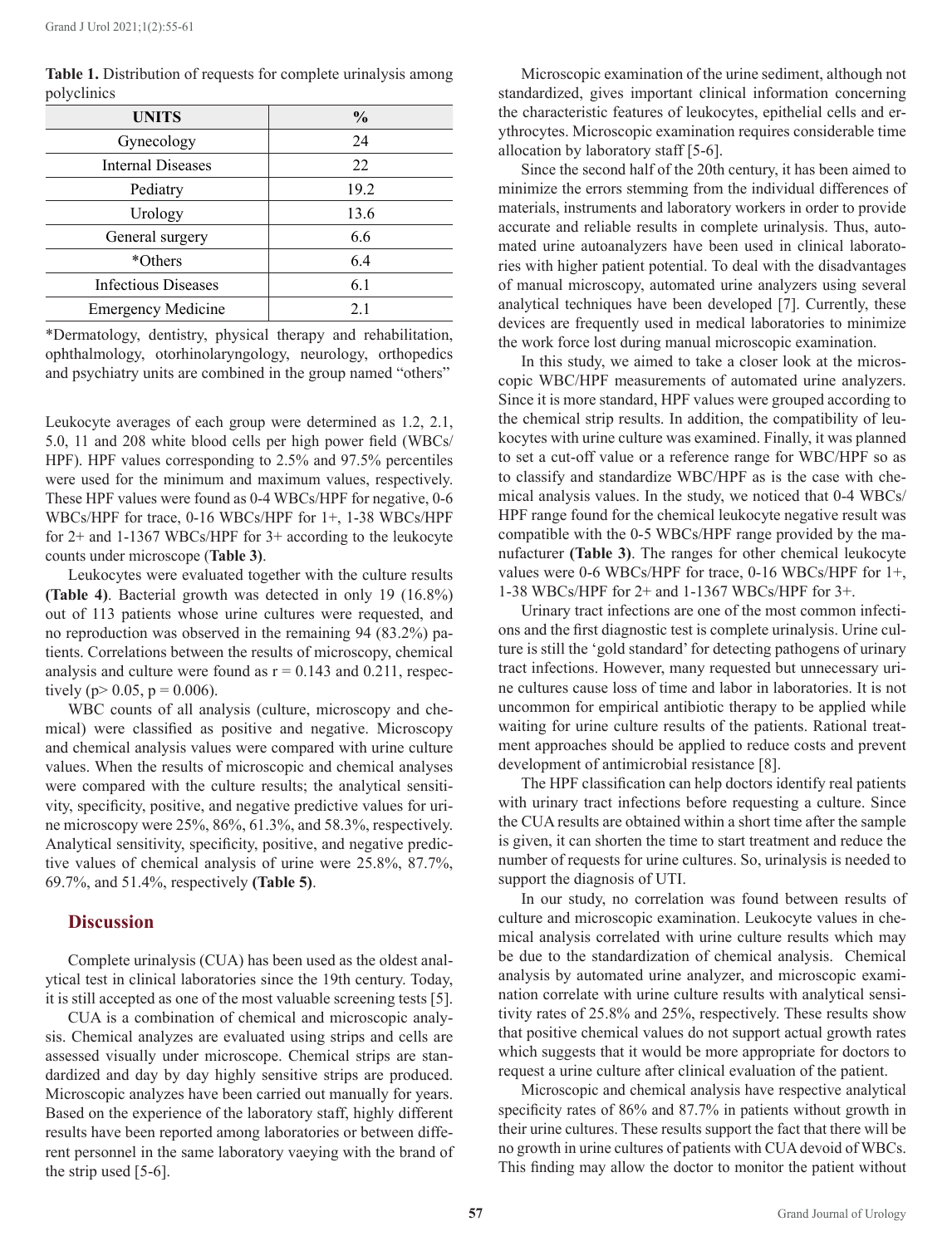|                         |                |                         |                                |                | $2+$           |            | <b>Table 2.</b> THE Values in the grouping made according to the number of patients and lettrocyte values<br>$n=511$<br>$3+$ |              |                              |            | $n = 286$                    |            |                              |              |                              |
|-------------------------|----------------|-------------------------|--------------------------------|----------------|----------------|------------|------------------------------------------------------------------------------------------------------------------------------|--------------|------------------------------|------------|------------------------------|------------|------------------------------|--------------|------------------------------|
| neg                     | $n=2668$       | $\boldsymbol{+}$        | $n = 644$                      |                |                |            |                                                                                                                              |              |                              |            |                              |            |                              |              |                              |
| <b>HPF</b>              | Freq           | <b>HPF</b>              | Freq                           | <b>HPF</b>     | Freq<br>9      | <b>HPF</b> | Freq                                                                                                                         | <b>HPF</b>   | Freq                         | <b>HPF</b> | Freq                         | <b>HPF</b> | Freq                         | <b>HPF</b>   | Freq                         |
| Rare                    | 1046           | 0.5                     | 24                             | 1              |                | 39         | $\mathbf{1}$                                                                                                                 | Rare         | $\mathbf{1}$                 | 160        | $\mathbf{1}$                 | 322        | $\mathbf{1}$                 | 912          | $\mathbf{1}$                 |
| $\mathbf{1}$            | 1119           | $\mathbf{1}$            | 77                             | $\mathfrak{2}$ | 14             | 42         | $\mathbf{1}$                                                                                                                 | $\mathbf{1}$ | $\tau$                       | 165        | $\mathbf{1}$                 | 351        | $\mathbf{1}$                 | 935          | $\mathbf{1}$                 |
| $\mathbf{2}$            | 307            | 2                       | 105                            | 3              | 12             | 43         | $\mathbf{1}$                                                                                                                 | 10           | 20                           | 167        | $\mathbf{1}$                 | 352        | $\mathbf{1}$                 | 969          | $\mathbf{1}$                 |
| $\mathfrak{Z}$          | 107            | $\overline{\mathbf{3}}$ | 90                             | $\overline{4}$ | 19<br>17       | 44<br>45   | 1                                                                                                                            | 11<br>12     | 19<br>23                     | 169        | $\sqrt{2}$                   | 366        | $\mathbf{1}$                 | 976          | $\mathbf{1}$                 |
| $\overline{4}$          | 42<br>31       | 4<br>5                  | 53<br>46                       | 5              | 42             | 50         | $\overline{c}$                                                                                                               | 13           | 23                           | 170<br>174 | $\mathbf{1}$                 | 370<br>380 | $\mathbf{1}$<br>$\mathbf{1}$ | 1027<br>1027 | 1<br>$\mathbf{1}$            |
| 5<br>6                  | 6              |                         | 73                             | 6<br>7         | 48             | 54         | $\mathbf{1}$                                                                                                                 | 14           | 29                           | 178        | $\mathbf{1}$                 | 386        | $\mathbf{1}$                 | 1064         |                              |
|                         |                | 6                       |                                |                |                |            | $\mathbf{1}$                                                                                                                 |              |                              |            | $\mathbf{1}$                 | 388        |                              | 1064         | $\mathbf{1}$                 |
| 7                       | $\mathbf{1}$   | 7                       | $47\,$                         | $\,$ 8 $\,$    | 40             | 55         | $\mathbf{1}$                                                                                                                 | 15           | 30                           | 184        | $\mathbf{1}$                 |            | $\mathbf{1}$                 |              | $\mathbf{1}$                 |
| $8\,$                   | $\mathbf{1}$   | 8                       | 31                             | 9              | 32             | 68         | $\mathbf{1}$                                                                                                                 | 100          | $\mathbf{1}$                 | 188        | $\mathbf{1}$                 | 394        | $\mathbf{1}$                 | 1247         | $\mathbf{1}$                 |
| 9                       | $\overline{3}$ | 9                       | 29                             | 10             | 34             | 74         | $\mathbf{1}$                                                                                                                 | 101          | $\sqrt{2}$                   | 197        | $\mathbf{1}$                 | 416        | $\mathbf{1}$                 | 1247         | $\mathbf{1}$                 |
| 11                      | $\mathbf{1}$   | 10                      | 15                             | 11             | 36             | 88<br>97   | $\mathbf{1}$                                                                                                                 | 102          | $\mathbf{2}$                 | 198        | $\mathbf{1}$                 | 441        | $\overline{2}$               | 1358         | $\mathbf{1}$                 |
| 13                      | $\mathbf{1}$   | 11                      | 14                             | 12             | 34             |            | $\mathbf{1}$                                                                                                                 | 103          | $\mathbf{1}$                 | 199        | $\mathbf{1}$                 | 442        | $\mathbf{1}$                 | 1358         | $\mathbf{1}$                 |
| 14                      | 1              | 12                      | $\boldsymbol{9}$               | 13             | 23<br>14       |            |                                                                                                                              | 104          | $\mathbf{1}$                 | 202        | $\mathbf{1}$                 | 444        | $\mathbf{1}$                 | 1367         | $\mathbf{1}$                 |
| $28\,$                  | $\mathbf{1}$   | 13                      | $8\,$                          | 14             | 14             |            |                                                                                                                              | 106<br>107   | $\mathbf{1}$                 | 210        | $\mathbf{1}$                 | 464        | $\mathbf{1}$                 | 1367<br>1375 | $\mathbf{1}$                 |
| 172                     | $\mathbf{1}$   | 14<br>15                | $\overline{4}$                 | 15<br>16       | 14             |            |                                                                                                                              | 112          | $\mathbf{1}$<br>$\mathbf{1}$ | 212<br>216 | $\mathbf{1}$                 | 473<br>488 | $\mathbf{1}$                 | 1375         | $\mathbf{1}$                 |
| <b>Trace</b>            | $n=576$        | 16                      | $\mathbf{1}$<br>$\overline{c}$ | 17             | 17             |            |                                                                                                                              | 113          | $\mathbf{1}$                 | 218        | $\mathbf{1}$<br>$\mathbf{1}$ | 573        | $\mathbf{1}$<br>$\mathbf{1}$ | 1483         | $\mathbf{1}$<br>$\mathbf{1}$ |
| <b>HPF</b>              | Freq           | 17                      | $\overline{\mathbf{4}}$        | 18             | 12             |            |                                                                                                                              | 114          | $\mathbf{1}$                 | 221        | $\mathbf{1}$                 | 616        | $\mathbf{1}$                 | 1483         | $\mathbf{1}$                 |
| Rare                    | 57             | 18                      | $\mathbf{1}$                   | 19             | 6              |            |                                                                                                                              | 115          | $\mathbf{1}$                 | 223        | $\mathbf{1}$                 | 620        | $\mathbf{1}$                 | 2488         | $\mathbf{1}$                 |
| $\mathbf{1}$            | 208            | 19                      | $\overline{c}$                 | 20             | 9              |            |                                                                                                                              | 116          | $\mathbf{1}$                 | 228        | $\mathbf{1}$                 | 635        | $\mathbf{1}$                 | 2685         | $\mathbf{1}$                 |
| $\overline{c}$          | 114            | 21                      | $\mathbf{1}$                   | 21             | 6              |            |                                                                                                                              | 118          | $\overline{2}$               | 234        | $\mathbf{1}$                 | 653        | $\mathbf{1}$                 | 3340         | $\mathbf{1}$                 |
| $\overline{\mathbf{3}}$ | 90             | 22                      | $\mathbf{1}$                   | 22             | 10             |            |                                                                                                                              | 125          | $\mathbf{1}$                 | 236        | $\mathbf{2}$                 | 686        | $\mathbf{1}$                 |              |                              |
| $\overline{4}$          | 46             | 23                      | $\mathbf{1}$                   | 23             | 5              |            |                                                                                                                              | 127          | $\mathbf{1}$                 | 240        | $\mathbf{1}$                 | 689        | $\mathbf{1}$                 |              |                              |
| 5                       | 27             | 26                      | $\mathbf{1}$                   | 24             | 5              |            |                                                                                                                              | 132          | $\mathbf{1}$                 | 245        | $\mathbf{1}$                 | 701        | $\mathbf{1}$                 |              |                              |
| 6                       | 15             | 27                      | $\mathbf{1}$                   | 25             | $\mathbf{1}$   |            |                                                                                                                              | 134          | $\mathbf{1}$                 | 249        | $\overline{c}$               | 721        | $\mathbf{1}$                 |              |                              |
| 7                       | $\overline{4}$ | $28\,$                  | $\mathbf{1}$                   | 26             | 7              |            |                                                                                                                              | 136          | $\mathbf{1}$                 | 253        | $\mathbf{1}$                 | 750        | $\mathbf{1}$                 |              |                              |
| $8\,$                   | 5              | 30                      | 1                              | $27\,$         | $\overline{c}$ |            |                                                                                                                              | 138          | $\overline{c}$               | 254        | $\mathbf{1}$                 | 766        | $\mathbf{1}$                 |              |                              |
| 9                       | $\mathbf{1}$   | 51                      | $\mathbf{1}$                   | 28             | $\overline{4}$ |            |                                                                                                                              | 139          | $\mathbf{1}$                 | 256        | $\mathbf{1}$                 | 772        | $\mathbf{1}$                 |              |                              |
| 11                      | $\overline{c}$ | 86                      | $\mathbf{1}$                   | 29             | 3              |            |                                                                                                                              | 140          | $\mathbf{1}$                 | 264        | $\mathbf{1}$                 | 787        | 1                            |              |                              |
| 12                      | $\overline{c}$ |                         |                                | 30             | $\overline{c}$ |            |                                                                                                                              | 144          | $\mathbf{1}$                 | 268        | $\mathbf{1}$                 | 797        | $\mathbf{1}$                 |              |                              |
| 14                      | $\overline{c}$ |                         |                                | 31             | 1              |            |                                                                                                                              | 145          | $\overline{c}$               | 277        | $\mathbf{1}$                 | 810        | 1                            |              |                              |
| 16                      | $\mathbf{1}$   |                         |                                | 32             | $\mathbf{1}$   |            |                                                                                                                              | 146          | $\overline{c}$               | 283        | $\mathbf{1}$                 | 834        | $\mathbf{1}$                 |              |                              |
| 18                      | 1              |                         |                                | 34             | $\overline{2}$ |            |                                                                                                                              | 149          | $\overline{2}$               | 284        | $\mathbf{1}$                 | 863        | 1                            |              |                              |
| 36                      | 1              |                         |                                | 35             | $\mathbf{1}$   |            |                                                                                                                              | 151          | $\mathbf{1}$                 | 295        | $\mathbf{1}$                 | 869        | $\overline{c}$               |              |                              |
|                         |                |                         |                                | 37             | $\mathbf{1}$   |            |                                                                                                                              | 152          | $\mathbf{1}$                 | 306        | $\overline{c}$               | 884        | 1                            |              |                              |
|                         |                |                         |                                | 38             | $\mathbf{1}$   |            |                                                                                                                              | 157          | $\mathbf{1}$                 | 315        | $\mathbf{1}$                 | 908        | $\mathbf{1}$                 |              |                              |

**Table 2.** HPF values in the grouping made according to the number of patients and leukocyte values

HPF: reported HPF values of patients; Freq: frequency; number of patients with the same HPF value; n: total number of patients belonging to the leukocyte group

using antibiotics and requesting a urine culture. Lesser use of antibiotics will also have a decreasing effect on the development of resistance to antibiotics. In studies with similar results, Lunn et al. determined the agreement between positive urine culture and chemically positive leukocyte results as 27%, and suggested that this difference was due to the number of samples used [9].

In various publications, the presence of a good correlation

has been demonstrated between automated device and microscope as for the detection of erythrocytes and leukocytes [10-12]. Any significant difference does not exist between the automated urine analyzer and the microscope. Nevertheless, it was determined that the automated analyzer overestimated cell counts in the presence of greater number of erythrocytes and leukocytes in the sample compared to the manual method. In the manual method,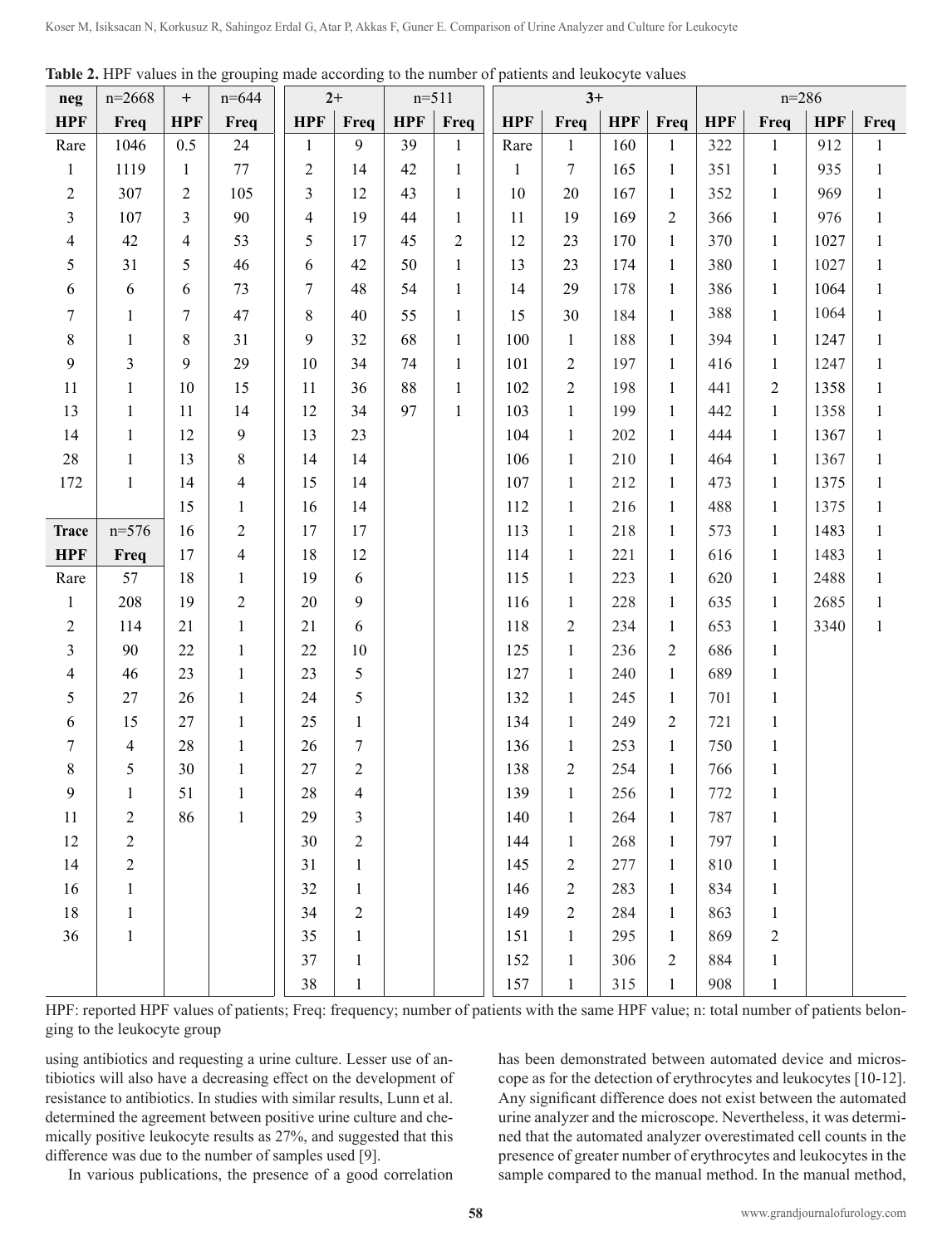|  |  |  |  | Table 3. Lower and upper reference values by percentiles in leukocyte grouping |
|--|--|--|--|--------------------------------------------------------------------------------|
|--|--|--|--|--------------------------------------------------------------------------------|

| $\mathbf{r}$<br>Negative leukocyte | $\sim$ 1<br>$\mathbf n$ | $\frac{0}{0}$  | л.<br>$\overline{\phantom{a}}$<br>$\frac{0}{0}$ | $\frac{0}{0}$ | $\frac{0}{0}$           | $\frac{0}{0}$  |
|------------------------------------|-------------------------|----------------|-------------------------------------------------|---------------|-------------------------|----------------|
|                                    | 2668                    | 2.5            | 68                                              | 95            | 97.5                    | 99             |
|                                    | $(*)$                   | 67             | 1814                                            | 2535          | 2601                    | 2641           |
|                                    | HPF $(**)$              | $\pmb{0}$      | $<\!\!1$                                        | 3             | $\overline{\mathbf{4}}$ | 5              |
| Trace leukocyte                    | $\mathbf n$             | $\frac{0}{0}$  | $\frac{0}{0}$                                   | $\frac{0}{0}$ | $\frac{0}{0}$           | $\frac{0}{0}$  |
|                                    | 567                     | 2.5            | 68                                              | 95            | 97.5                    | 99             |
|                                    | $(*)$                   | 14             | 386                                             | 539           | 553                     | 561            |
|                                    | HPF $(**)$              | $\bf{0}$       | $\overline{2}$                                  | 5             | 6                       | $\overline{7}$ |
| $(+1)$ leukocyte                   | $\mathbf n$             | $\frac{0}{0}$  | $\frac{0}{0}$                                   | $\frac{0}{0}$ | $\frac{0}{0}$           | $\frac{0}{0}$  |
|                                    | 644                     | 2.5            | 68                                              | 95            | 97.5                    | 99             |
|                                    | $(*)$                   | 16             | 438                                             | 612           | 628                     | 638            |
|                                    | HPF $(**)$              | $\bf{0}$       | 6                                               | 12            | 16                      | 23             |
| $(+2)$ leukocyte                   | $\mathbf n$             | $\frac{0}{0}$  | $\frac{0}{0}$                                   | $\frac{0}{0}$ | $\frac{0}{0}$           | $\frac{0}{0}$  |
|                                    | 511                     | 2.5            | 68                                              | 95            | 97.5                    | 99             |
|                                    | $(*)$                   | 13             | 347                                             | 485           | 498                     | 506            |
|                                    | HPF $(**)$              | $\mathbf{1}$   | 13                                              | 28            | 38                      | 54             |
| $(+3)$ leukocyte                   | $\mathbf n$             | $\frac{0}{0}$  | $\frac{0}{0}$                                   | $\frac{0}{0}$ | $\frac{0}{0}$           | $\frac{0}{0}$  |
|                                    | 286                     | 2.5            | 68                                              | 95            | 97.5                    | 99             |
|                                    | $(*)$                   | $\overline{7}$ | 194                                             | 272           | 279                     | 283            |
|                                    | HPF $(**)$              | $\mathbf{1}$   | 178                                             | 1064          | 1367                    | 1483           |
| Total patients                     | 4676                    |                |                                                 |               |                         |                |

(\*): Number of patients entering the percentile; (\*\*) Maximum HPF value of the relevant patients

| Table 4. Distribution of the groups made in consideration of WBC counts according to the culture results |  |
|----------------------------------------------------------------------------------------------------------|--|
|----------------------------------------------------------------------------------------------------------|--|

|                                            | <b>Negative</b> | <b>Trace</b> | $1+$ | $2+$ | $3+$ | <b>Total</b> |
|--------------------------------------------|-----------------|--------------|------|------|------|--------------|
|                                            | (n)             | (n)          | (n)  | (n)  | (n)  | (n)          |
| Gram-Negative Growth (10 <sup>5</sup> CFU) | $\theta$        |              |      | 0    |      |              |
| Gram-Positive Growth (10 <sup>5</sup> CFU) |                 |              |      |      | 0    |              |
| $10^3 - 10^5$ CFU Growth                   |                 |              | 0    |      | ◠    |              |
| Contamination                              |                 |              | 0    |      |      |              |
| *Non-pathogenic Growth                     | 39              |              |      |      | 16   | 71           |
| Sterile                                    | 15              |              |      |      |      | 23           |
| <b>Total</b>                               | 57              | 12           |      |      | 29   | 113          |

\* presence of non-infectious factors

| Table 5. Comparison of urine culture and WBC counts with microscopic and chemical analysis |  |  |  |
|--------------------------------------------------------------------------------------------|--|--|--|
|--------------------------------------------------------------------------------------------|--|--|--|

|                                    |  | $\sim$<br>13 | 19      |                                            |  | 10 | $\bigcap$<br>ن ک |
|------------------------------------|--|--------------|---------|--------------------------------------------|--|----|------------------|
| RE<br>ー                            |  | 80           | 57<br>J | $\boxed{\underline{\ } }$<br>$\sim$<br>٠., |  | 70 | 66               |
| 岂<br>R<br>$\overline{\phantom{0}}$ |  |              |         | ー<br>≃<br>ー<br>ٮ                           |  | ν  |                  |
| <b>MICROSCOPY</b>                  |  |              |         | <b>CHEMICAL</b>                            |  |    |                  |

0: Negative; 1: Positive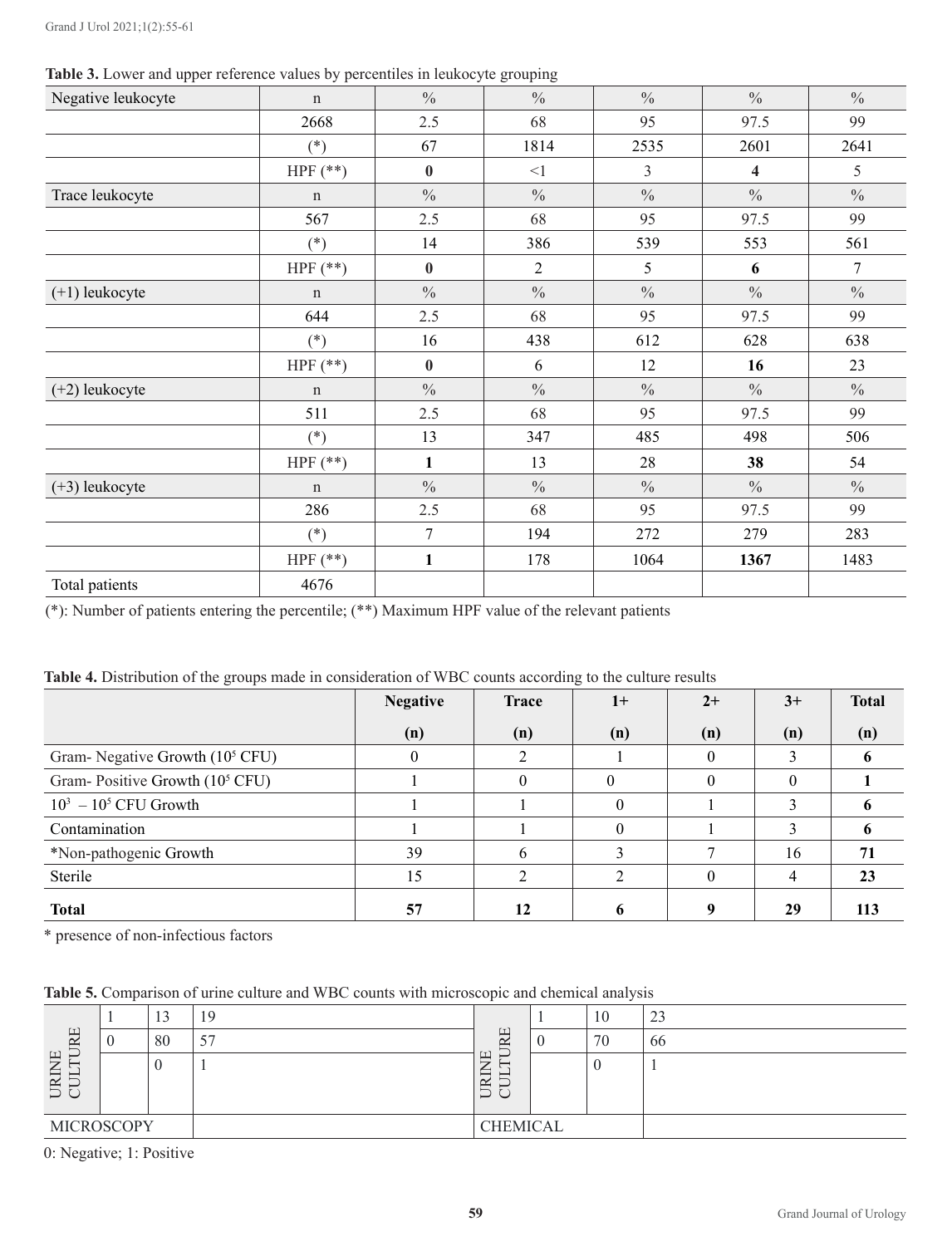many steps such as centrifugation, pouring the supernatant and resuspension can cause lysis and loss of cells. Budak et al. found that leukocyte counts were overestimated with automated urine analyzers compared to the manual method [13]. The automated analyzer automatically resuspends the particles by injecting air into each sample before testing. This procedure can separate clusters of cells which may result in higher cell numbers than those recorded by manual counting methods under microscope. Therefore, underestimations due to leukocyte aggregates are less common in the manual method [13].

There were some limitations in the study, and because of inadequate number of positive cultures, generalizations about the urine cultures could not be made. In daily practice, since urine culture is requested after the result of CUA is seen, the patient gives two separate urine samples, and the urine becomes more concentrated or diluted depending on the amount of fluid taken, even on the same day, causing differences in results. The exclusion of urine density and nitrite values of the samples in this study did not allow the evaluation of the correlations among urine density, bacterial growth in culture and nitrite values. In cases where leukocytes are found in urinalysis without detection of bacterial growth in culture, presence of non-infectious factors, and microorganisms that do not proliferate in culture media should be kept in mind.

Complete urinalysis is not sufficient to diagnose UTI, and the urine culture is essential. Nevertheless, in the future, the use of chemical reactions of microorganisms on strips and different magnification techniques such as HPF in microscopic units may make it easier to diagnose UTI.

# **Conclusion**

The workload of medical laboratories is gradually increasing, and the use of urine autoanalyzers may be preferred for busy laboratories. The compatibility of the microscopy and chemical units of these devices can be closely monitored through quality control studies. Complete UA using autoanalysers in the diagnosis and follow-up of urinary tract infections may reduce unnecessary requests, and requirements for urine culture. This approach can reduce the cost burden and ease the workload of the laboratories. In addition, it can shorten the waiting time of patients and doctors for the results of the examinations by ensuring standardization of CUA results. This process can become more practical, especially in places such as emergency outpatient clinics, where a quick decision is required and faster patient circulation is desired.

**Ethics Committee Approval:** The study was approved by University of Health Sciences, Dr. Sadi Konuk Training and Research Hospital Ethical Committee, Bakirkoy, Istanbul, Turkey (Decision No: 2019/506).

**Informed Consent:** An informed consent was obtained from all the patients.

**Publication:** The results of the study were not published in full or in part in form of abstracts.

**Peer-review:** Externally peer-reviewed.

**Authorship Contributions:** Any contribution was not made by any individual not listed as an author. Concept – M.K., N.I., R.K.,E.G., Design – M.K., N.I., R.K., Supervision – M.K., N.I.,E.G., Resources – R.K., G.S.E., P.A., F.A., Materials – R.K., G.S.E., P.A., F.A., Data Collection and/or Processing – R.K., G.S.E., P.A., F.A., Analysis and/or Interpretation – M.K., N.I., R.K., G.S.E., P.A., F.A., Literature Search – R.K., G.S.E., P.A., F.A., Writing– M.K., N.I., R.K., G.S.E., Critical Review – M.K., N.I., E.G.

**Conflict of Interest:** The authors declare that they have no conflict of interest.

**Financial Disclosure:** The authors declare that this study received no financial support.

## **References**

- [1] Patel HD, Livsey SA, Swann RA, Bukhari SS. Can urine dipstick testing for urinary tract infection at point of care reduce laboratory workload? J Clin Pathol. 2005;58:951–4. https://doi.org/10.1136/jcp.2004.025429.
- [2] Valenstein P, Meier F. Urine culture contamination: a College of American Pathologists Q-Probes study of contaminated urine cultures in 906 institutions. Urinalysis and urinary tract infection: update for clinicians. Arch Pathol Lab Med 1998;122:123–31.

https://pubmed.ncbi.nlm.nih.gov/9499354/.

[3] Young JL, Soper DE. Urinalysis and urinary tract infection: update for clinicians. Infect Dis Obstet Gynecol 2001;9:249–55.

https://doi.org/10.1155/S1064744901000412.

- [4] Whiting P, Westwood M, Watt I, Cooper J, Kleijnen J. Rapid tests and urine sampling techniques for the diagnosis of urinary tract infection (UTI) in children under five years: a systematic review. BMC Pediatr 2005;5:4[.](file:///Users/logos/Desktop/GJU/*GJU-cilt-1-sayi-2-Mayis/GJU-cilt-1-sayi-2-mayis-2021-redaksiyondan%20gelenler/%20https://doi.org/10.1186/1471-2431-5-4) [https://doi.org/10.1186/1471-2431-5-4](file:///Users/logos/Desktop/GJU/*GJU-cilt-1-sayi-2-Mayis/GJU-cilt-1-sayi-2-mayis-2021-redaksiyondan%20gelenler/%20https://doi.org/10.1186/1471-2431-5-4).
- [5] Fogazzi GB, Cameron JS, Ritz E, Ponticelli C. The history of urinary microscopy to the end of the 19th century. Am J Nephrol 1994;14:452–7. https://doi.org/10.1159/000168764.
- [6] Yaoo YM, Tatsumi N, Kirihigashi K, Narita M, Tsuda I, Kawamoto T, et al. Inaccuracy and inefficiency of urinary sediment analysis. Osaka City Med J 1995;41:41–8. https://pubmed.ncbi.nlm.nih.gov/8778645/.
- [7] Yalcinkaya E, Erman H, Kirac E, Serifoglu A, Aksoy A, Isman FK, et al. Comparative Performance Analysis of Urised 3 and DIRUI FUS-200 Automated Urine Sediment Analyzers and Manual Microscopic Method. Medeni Med J. 2019;34:244-51. https://doi.org/ 10.5222/MMJ.2019.23169.
- [8] Polat C, Evliyaoglu O, Erkan REC, Basturk A, Cakir T, Aslaner A, et al. A comparison of urine microscopy and urine culture results of patients considered to have urinary tract infection. Am J Exp Clin Res 2015;2:118-20. http://ajecr.org/index.php/ajecr/article/view/46.
- [9] Lunn A, Holden S, Boswell T, Watson AR. Automated microscopy, dipsticks and the diagnosis of urinary tract infection. Arch Dis Child 2010;95:193-7. https://doi.org/ 10.1136/adc.2009.166835.